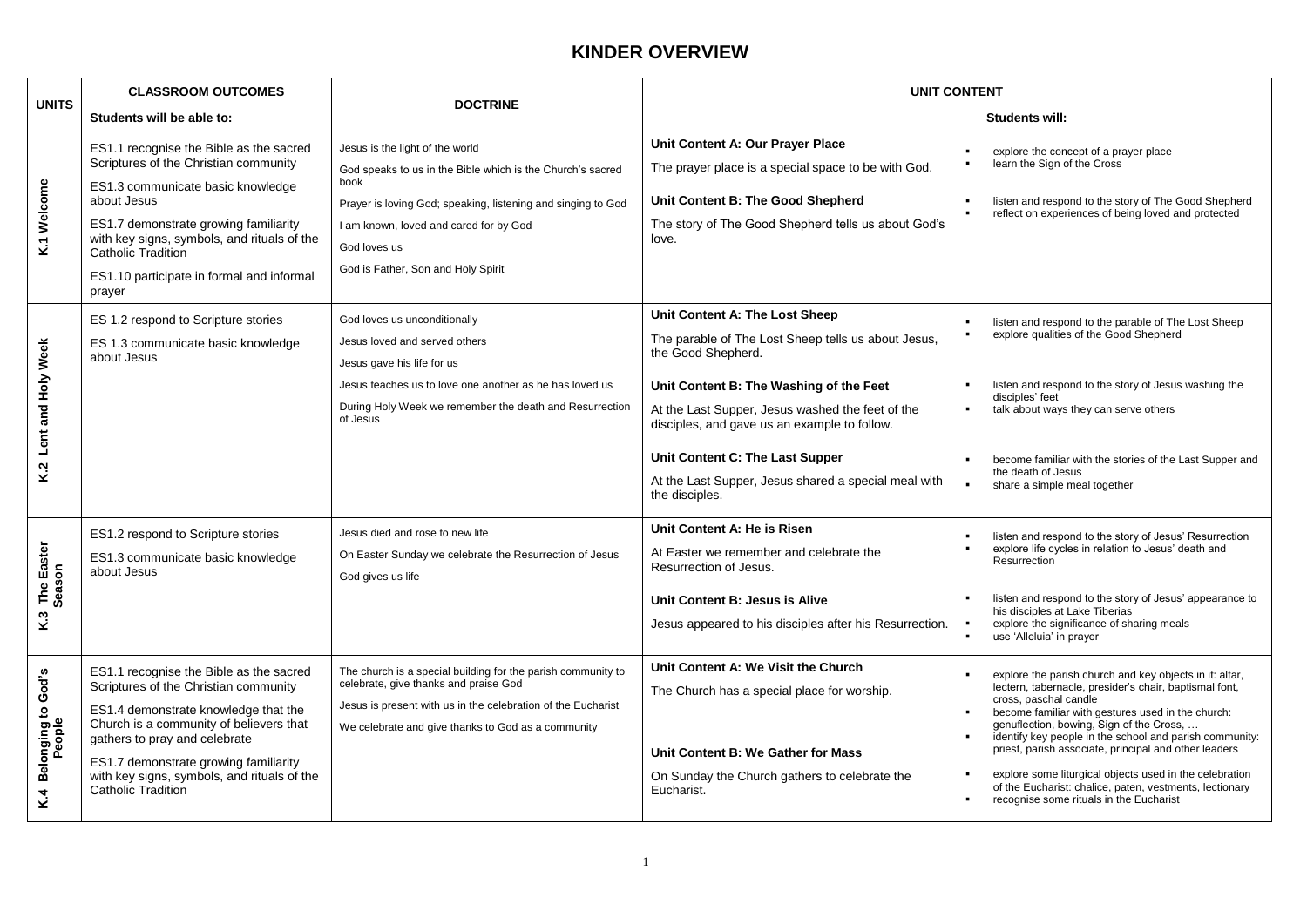### **KINDER OVERVIEW**

| <b>UNITS</b>                | <b>CLASSROOM OUTCOMES</b>                                                                                                                                                                                                                             | <b>DOCTRINE</b>                                                                                                                                                                                                                         | <b>UNIT CONTENT</b>                                                                                                                                                                                                                                                                                       |                                                                                                                                                                                                                                                                                                                                                                                                                            |
|-----------------------------|-------------------------------------------------------------------------------------------------------------------------------------------------------------------------------------------------------------------------------------------------------|-----------------------------------------------------------------------------------------------------------------------------------------------------------------------------------------------------------------------------------------|-----------------------------------------------------------------------------------------------------------------------------------------------------------------------------------------------------------------------------------------------------------------------------------------------------------|----------------------------------------------------------------------------------------------------------------------------------------------------------------------------------------------------------------------------------------------------------------------------------------------------------------------------------------------------------------------------------------------------------------------------|
|                             | Students will be able to:                                                                                                                                                                                                                             |                                                                                                                                                                                                                                         |                                                                                                                                                                                                                                                                                                           | Students will:                                                                                                                                                                                                                                                                                                                                                                                                             |
| K.5 God's Great Family      | ES1.2 respond to Scripture stories<br>ES1.3 communicate basic knowledge<br>about Jesus<br>ES1.5 express an understanding that God<br>is always with us<br>ES1.6 name Mary as the Mother of Jesus                                                      | God made human beings to live in relationship<br>with God and with other people<br>Families can help us to know God better<br>I belong to God's family<br>Jesus, Mary and Joseph lived as God's Holy<br>Family<br>God is always with us | Unit Content A: Abraham and Sarah<br>The story of Abraham and Sarah reveals God's<br>faithfulness and constant presence.<br>Unit Content B: Jesus' Family<br>Jesus, Mary and Joseph are the Holy Family.                                                                                                  | listen and respond to the story of Abraham and Sarah<br>reflect on experiences of promise and trust<br>be introduced to the members of the Holy Family<br>listen and respond to the stories of The Presentation in<br>the Temple and The Boy Jesus in the Temple                                                                                                                                                           |
| K.6 God is With Us          | ES1.1 recognise the Bible as the sacred<br>Scriptures of the Christian community<br>ES1.2 respond to Scripture stories<br>ES1.5 express an understanding that God<br>is always with us<br>ES1.9 communicate that they are created<br>and loved by God | I belong to God's family<br>God is always with us<br>God loves us unconditionally<br>The Bible tells us about God and God's people                                                                                                      | Unit Content A: The Birth of Moses<br>God saves Moses. God has a special task for Moses.<br><b>Unit Content B: David</b><br>David was a simple shepherd who became a great King.<br>He trusted in God.<br>Unit Content C: Jonah<br>Jonah knows that God is full of compassion and love for<br>all people. | listen and respond to the story of Moses' birth<br>learn about the way God protected the baby Moses<br>learn about the Bible as the Church's sacred Scriptures<br>listen and respond to the stories about David<br>learn about the Bible as the Church's sacred Scriptures<br>respond to the story of Jonah<br>explore what the story tells us about God's love<br>learn about the Bible as the Church's sacred Scriptures |
| K.7 God's<br>Creation       | ES1.8 respond to the wonder of God's<br>creation<br>ES1.2 respond to Scripture stories<br>ES1.10 participate in simple formal and<br>informal prayer                                                                                                  | God made the world<br>God made us<br>All of creation reflects God's goodness                                                                                                                                                            | <b>Unit Content A: Praising God</b><br>Creation is a reflection of God's goodness and love.<br>explore the variety and wonder of creation<br>respond to the wonder of creation in prayers of<br>praise                                                                                                    | Unit Content B: God's Promise<br>God saved Noah and renewed his promise to all creation.<br>listen and respond to the story of Noah<br>explore ways to care for the world around them                                                                                                                                                                                                                                      |
| K.8 Advent and<br>Christmas | ES1.3 communicate basic knowledge<br>about Jesus<br>ES1.6 name Mary as the Mother of Jesus<br>ES1.7 demonstrate growing familiarity<br>with key signs, symbols, and rituals of the<br><b>Catholic Tradition</b>                                       | During Advent we prepare for Christmas<br>The Church has liturgical signs and seasons<br>At Christmas we celebrate the birth of Jesus<br>Jesus is the Son of God<br>Jesus is God's gift to the world                                    | Unit Content A: Waiting and Getting Ready<br>Advent is a special time of waiting for the coming of the<br>Messiah.<br>reflect on experiences of waiting and anticipation<br>make an Advent wreath<br>listen and respond to the story of John the Baptist<br>$\blacksquare$                                | Unit Content B: The Christmas Story<br>Christmas is the celebration of the birth of Jesus.<br>listen and respond to the story of Jesus' birth<br>express creatively the Christmas story in word, action<br>and song                                                                                                                                                                                                        |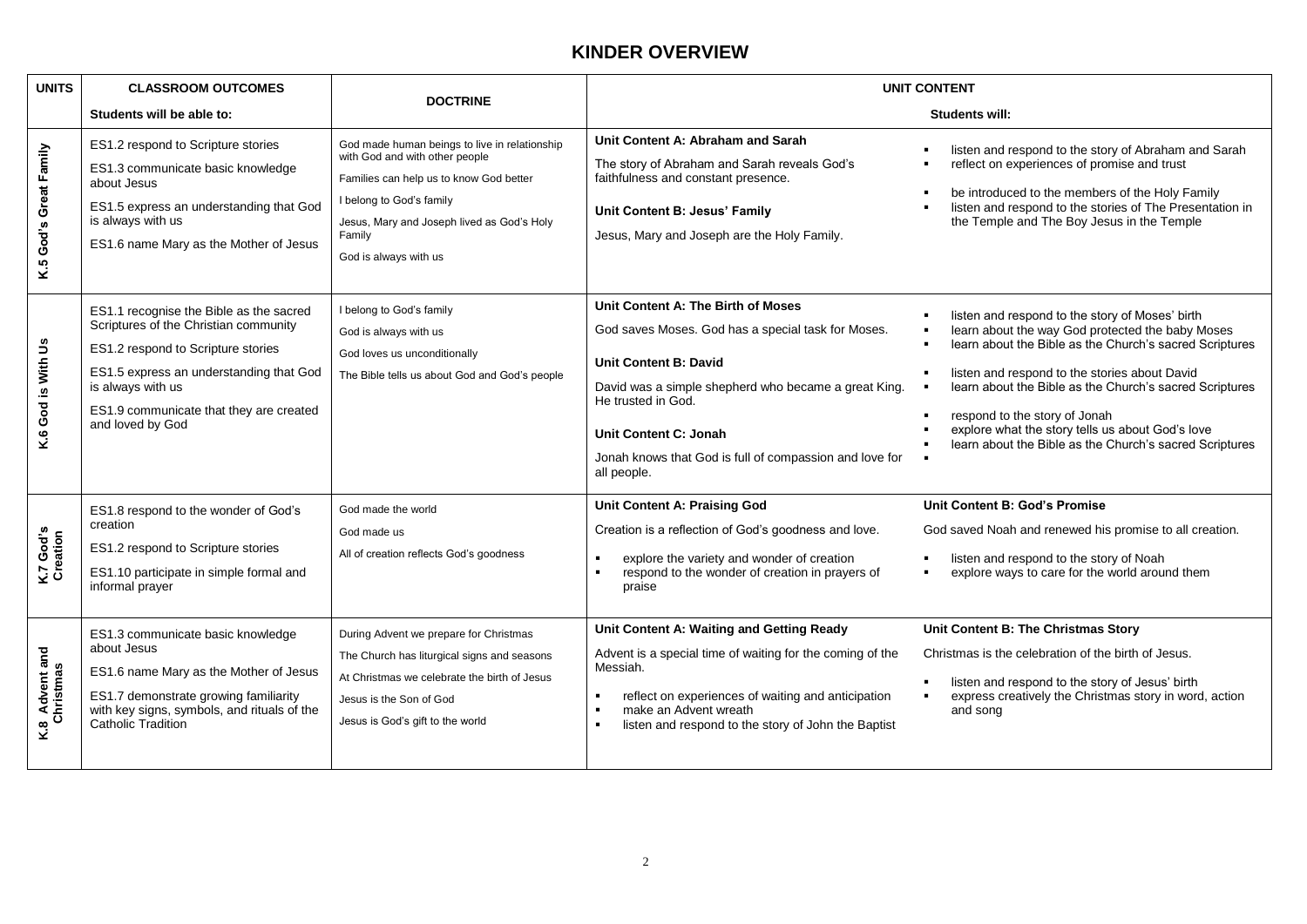## **YEAR 1 OVERVIEW**

| <b>UNITS</b>              | <b>CLASSROOM OUTCOMES</b>                                                                                                                                                                                                                                                                                                | <b>DOCTRINE</b>                                                                                                                                                                                                                                                             | <b>KEY CONTENT</b>                                                                                                                                                                                                                                                                                                                       |                                                                                                                                                                                                                                                                                                                                                                                                                                                                   |
|---------------------------|--------------------------------------------------------------------------------------------------------------------------------------------------------------------------------------------------------------------------------------------------------------------------------------------------------------------------|-----------------------------------------------------------------------------------------------------------------------------------------------------------------------------------------------------------------------------------------------------------------------------|------------------------------------------------------------------------------------------------------------------------------------------------------------------------------------------------------------------------------------------------------------------------------------------------------------------------------------------|-------------------------------------------------------------------------------------------------------------------------------------------------------------------------------------------------------------------------------------------------------------------------------------------------------------------------------------------------------------------------------------------------------------------------------------------------------------------|
|                           | Students will be able to:                                                                                                                                                                                                                                                                                                |                                                                                                                                                                                                                                                                             |                                                                                                                                                                                                                                                                                                                                          | <b>Students will:</b>                                                                                                                                                                                                                                                                                                                                                                                                                                             |
| 1.1 Baptism               | S1.3 demonstrate basic knowledge and<br>understanding of Jesus and his teachings<br>S1.7.2 identify key symbols, signs and<br>rituals of the Catholic Tradition<br>S1.7.3 demonstrate basic understanding<br>of the Sacrament of Baptism                                                                                 | The Spirit of Jesus lives within us<br>We are baptised in the name of the Father, the<br>Son and the Holy Spirit<br>At Baptism I am welcomed into the Church<br>Water, oil and light are key symbols of Baptism<br>In Baptism we receive God's Holy Spirit                  | Unit Content A: Belonging<br>Jesus loves and welcomes little children.<br>Unit Content B: The Sacrament of Baptism<br>Through the Sacrament of Baptism we are initiated into<br>the Church community.                                                                                                                                    | listen and respond to the story of Jesus and the<br>children<br>reflect on the qualities of Jesus identified in the story<br>explore Baptism as a way of becoming part of the<br>Church family and sharing in the life of Christ<br>learn about the key symbols and rituals of Baptism<br>$\blacksquare$                                                                                                                                                          |
| 1.2 Lent and Holy<br>Week | S1.2 demonstrate growing familiarity with<br>Scripture stories<br>S1.3 demonstrate basic knowledge and<br>understanding of Jesus and his teachings<br>S1.7.1 identify the key times of the<br>liturgical year                                                                                                            | Jesus taught about God's Kingdom<br>Jesus shows us how to love God and others<br>During Lent we prepare for Easter                                                                                                                                                          | Unit Content A: A Journey from Ashes<br>Lent is a time in the Church's year when we are called to<br>grow in the life of God.<br>Unit Content B: A Journey to Remember<br>During Holy Week we remember the Last Supper, and the<br>death and Resurrection of Jesus.                                                                      | listen and respond to the parable of The Mustard<br>Seed<br>begin to explore the concept of the Kingdom of God<br>learn about how Jesus asked us to remember him<br>listen and respond to the events of Holy Week                                                                                                                                                                                                                                                 |
| The Easter Season<br>1.3  | S1.3 demonstrate basic knowledge and<br>understanding of Jesus and his teachings<br>S1.5.1 recognise that God is present in<br>their lives, the lives of other people, the<br>Church and the whole of creation<br>S1.7.1 identify the key times of the<br>liturgical year                                                | Jesus is risen and is alive<br>At Easter we celebrate Jesus rising to new life<br>Jesus ascended into heaven<br>The Holy Spirit of God is with us<br>At Pentecost we celebrate the gift of the Holy Spirit                                                                  | Unit Content A: Alleluia! Jesus is Alive<br>After the Resurrection Jesus appeared to his disciples.<br><b>Unit Content B: The Ascension</b><br>The Ascension: Jesus is with us always.<br>Unit Content C: The Holy Spirit comes<br>At the first Pentecost the disciples were filled with the Holy<br>Spirit. The Holy Spirit is with us. | become familiar with the Resurrection story, including<br>the journey to Emmaus<br>identify Easter as a liturgical season<br>explore the concept that 'Jesus is with us'<br>listen and respond to the story of the Ascension<br>learn about Jesus' promise to send us His Spirit<br>become familiar with the story of Pentecost<br>explore symbols of the Holy Spirit: wind, fire, dove<br>learn about ways we can be aware of the presence of<br>the Holy Spirit |
| 1.4 Nourished by God      | S1.4 demonstrate developing<br>understanding and appreciation of the<br>Church as a community that continues<br>the mission of Jesus<br>S1.7.2 explore the meaning of key<br>symbols, signs and rituals of the Catholic<br>Tradition<br>S1.7.3 demonstrate a basic<br>understanding of the Sacrament of the<br>Eucharist | On Sunday the Catholic community gathers to<br>celebrate Mass<br>Jesus is present with us in the celebration of the<br>Eucharist<br>In Liturgy, we gather, listen and respond to God's<br>Word<br>Jesus cares for all people<br>We are called to love and serve one another | Unit Content A: Together at Mass<br>Sunday is a special day when Christians gather together<br>to celebrate the Eucharist.<br>Unit Content B: To Love and Serve<br>In the Feeding of the Five Thousand, Luke tells us about<br>Jesus feeding the crowd and caring for people.                                                            | explore experiences of celebrations and special<br>meals<br>learn about the celebration of the Eucharist<br>listen and respond to the Feeding of the Five<br>Thousand<br>learn about Jesus responding to the needs of others<br>in the Feeding of the Five Thousand<br>explore ways people love and serve others                                                                                                                                                  |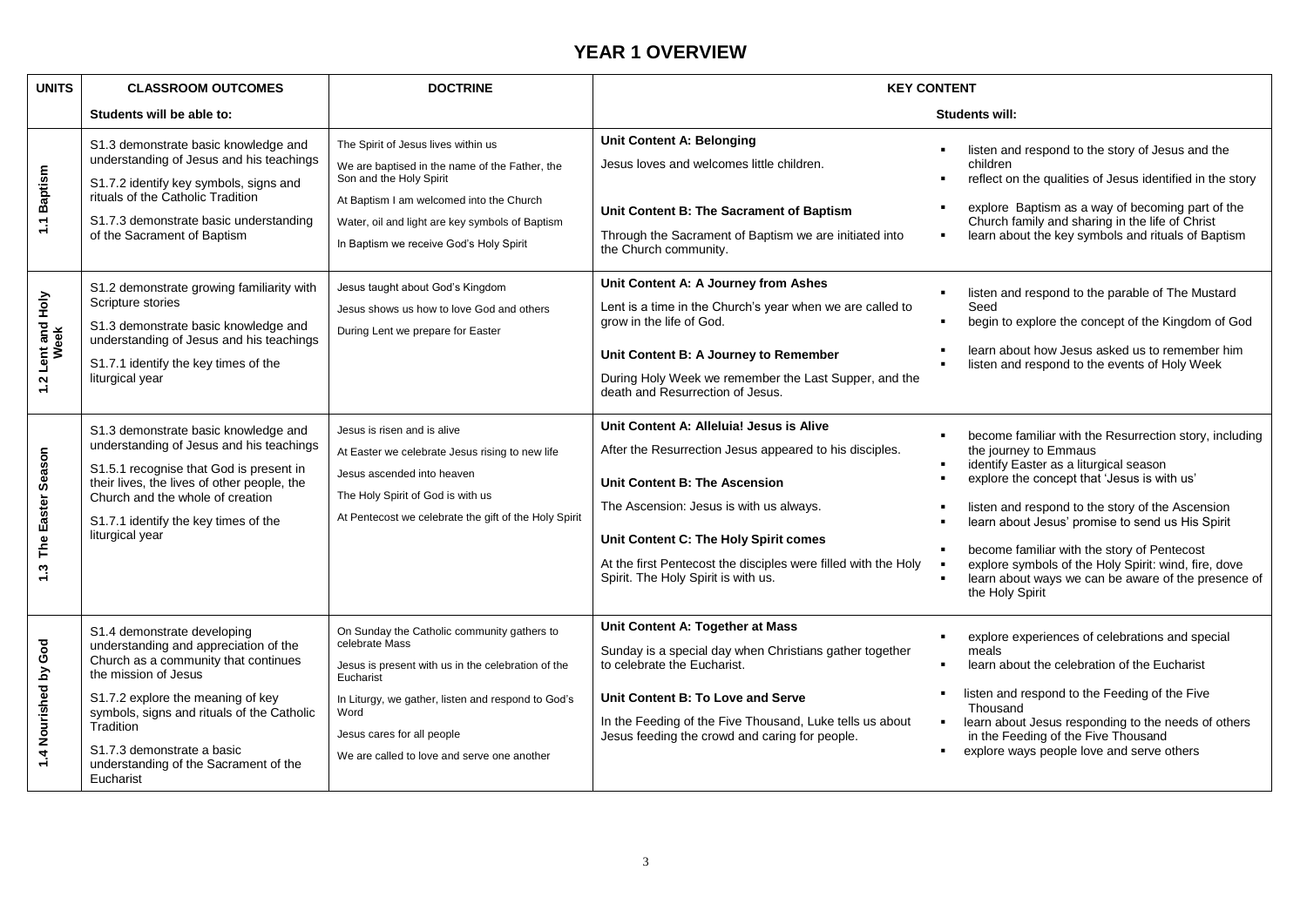## **YEAR 1 OVERVIEW**

| <b>UNITS</b>                       | <b>CLASSROOM OUTCOMES</b>                                                                                                                                                                                                                                          | <b>DOCTRINE</b>                                                                                                                                                                                | <b>KEY CONTENT</b>                                                                                                                                                                                                                                                              |                                                                                                                                                                                                                                                                                                                                        |
|------------------------------------|--------------------------------------------------------------------------------------------------------------------------------------------------------------------------------------------------------------------------------------------------------------------|------------------------------------------------------------------------------------------------------------------------------------------------------------------------------------------------|---------------------------------------------------------------------------------------------------------------------------------------------------------------------------------------------------------------------------------------------------------------------------------|----------------------------------------------------------------------------------------------------------------------------------------------------------------------------------------------------------------------------------------------------------------------------------------------------------------------------------------|
|                                    | Students will be able to:                                                                                                                                                                                                                                          |                                                                                                                                                                                                |                                                                                                                                                                                                                                                                                 | <b>Students will learn:</b>                                                                                                                                                                                                                                                                                                            |
| 1.5 Stories of God's<br>People     | S1.1 demonstrate reverence for the<br><b>Bible</b><br>S1.2 demonstrate growing familiarity<br>with Scripture stories                                                                                                                                               | The Bible is our sacred Scripture<br>The Bible tells us about God and God's people<br>Jesus taught us about the Kingdom of God<br>We help the Kingdom of God grow by living the<br>Word of God | <b>Unit Content A: The Bible</b><br>The Bible is a very special book. It is the sacred Scriptures<br>of the Church.<br>Unit Content B: Called by God<br>In the Bible we can read stories about people's<br>experiences of God. God is involved in the life of people.           | learn about the Bible as the Word of God<br>learn to reverence the Scriptures using words and<br>qesture<br>listen and respond to some parables of the Kingdom<br>of God<br>listen and respond to the stories of:<br>- Moses and the Burning Bush<br>- Joseph                                                                          |
| 1.6 Love One Another               | S1.5.2 express an understanding of<br>God as loving and forgiving<br>S1.11 identify Christian ways of<br>relating to others                                                                                                                                        | God loves all people<br>God helps us show love and forgiveness<br>Jesus teaches us to love one another as he loves<br><b>us</b>                                                                | Unit Content A: living as friends<br>Our friendships help us to know God's love.<br><b>Unit Content B: Forgiveness</b><br>Forgiveness is an important part of relationships.<br><b>Unit Content C: Giving Thanks</b><br>Expressing thanks is an important part of relationship. | explore qualities of friendship<br>explore choices that build healthy relationships<br>listen and respond to Jesus' teaching on forgiveness<br>in Matt 18:21-22<br>explore the need for forgiveness in relationships<br>listen and respond to the story of the Ten Lepers<br>explore ways to express gratitude to others and to<br>God |
| 1.7 Creator God                    | S1.5.1 recognise that God is present in<br>their lives, the lives of other people, the<br>Church and the whole of creation<br>S1.10.1 compose and pray simple<br>prayers of thanks, praise and sorrow                                                              | Creation is a sign of God's love<br>All of creation is good<br>We are made in the image of God<br>God made time for us to rest<br>We thank and praise God for creation                         | Unit Content A: In the Beginning<br>God is the creator of all things. All of creation is good.<br>Unit Content B: Sabbath Time<br>God created the Sabbath as a time of rest.                                                                                                    | listen and respond to the story of creation<br>experience and enjoy creation<br>learn about ways God's people praised God for<br>creation<br>explore the meaning of rest<br>experience periods of rest and quiet<br>reflect on spending time with God                                                                                  |
| <b>Advent and Christmas</b><br>1.8 | S1.6.2 recognise the role of Mary in the<br>life of Jesus<br>S1.7.1 identify the key times of the<br>liturgical year<br>S1.7.2 identify key symbols, signs and<br>rituals of the Catholic Tradition<br>S1.10.2 demonstrate familiarity with<br>some formal prayers | During the Advent season we prepare for<br>Christmas<br>Mary trusted in God<br>Mary is the mother of Jesus<br>At Christmas we celebrate the birth of Jesus                                     | Unit Content A: Mary said 'Yes'<br>Mary is the Mother of Jesus.<br>Unit Content B: Jesus is Born<br>At Christmas we welcome and celebrate the gift of Jesus<br>to the world.                                                                                                    | listen and respond to the stories of the Annunciation<br>and the Visitation<br>explore ways people say "Yes" to God<br>focus on the stories of the journey of the Magi and the<br>Holy Family's escape to Egypt<br>explore connections between their experience of<br>$\blacksquare$<br>Christmas gifts and the Christmas story        |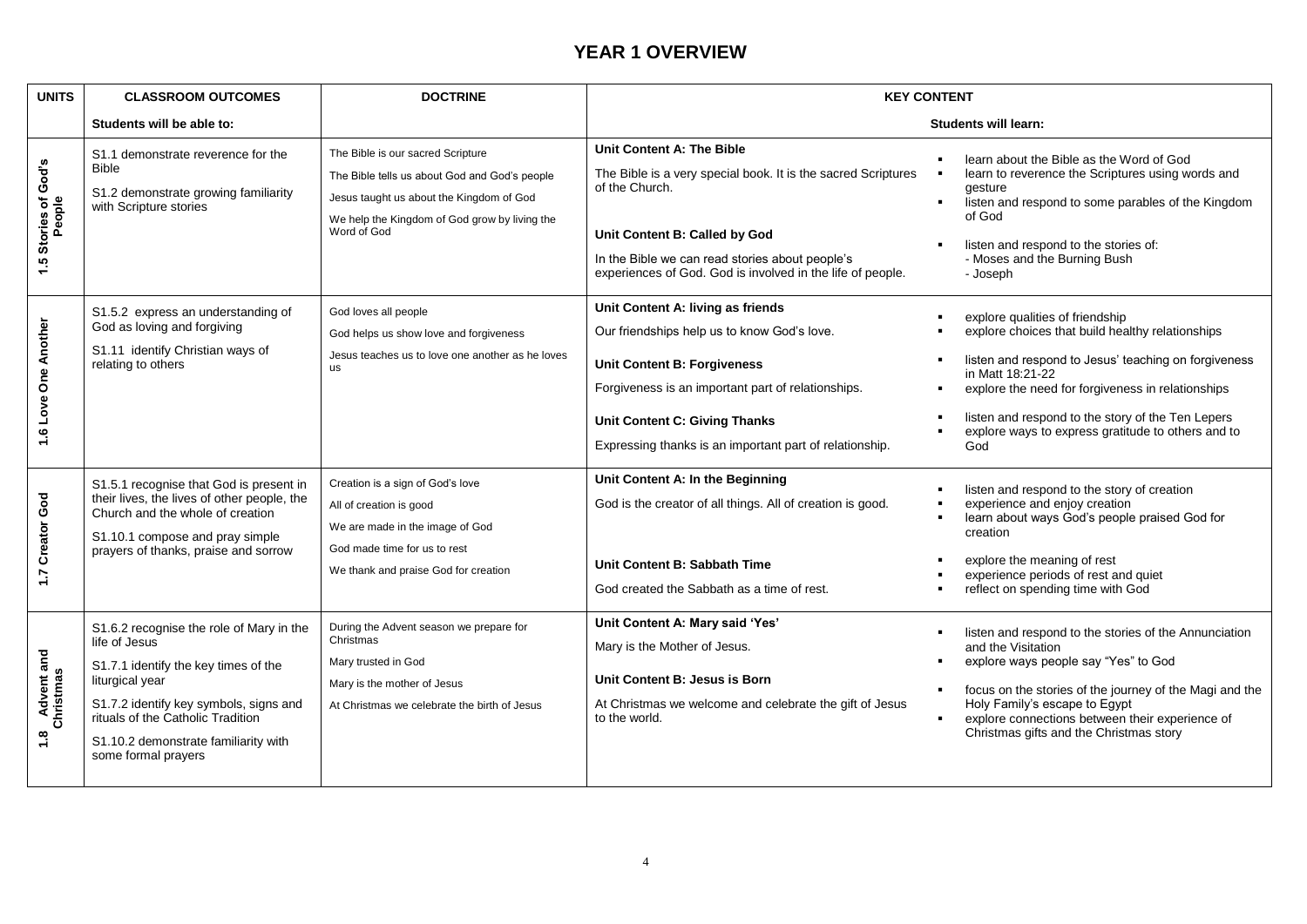### **YEAR 2 OVERVIEW**

| <b>UNITS</b>                                 | <b>CLASSROOM OUTCOMES</b>                                                                                                                                                                                                                                                                                          | <b>DOCTRINE</b>                                                                                                                                                                                                                                                            | <b>KEY CONTENT</b>                                                                                                                                                                                                                                                                                                                       |                                                                                                                                                                                                                                                                                                                                                                                                                                                                                                                                                                                                                    |
|----------------------------------------------|--------------------------------------------------------------------------------------------------------------------------------------------------------------------------------------------------------------------------------------------------------------------------------------------------------------------|----------------------------------------------------------------------------------------------------------------------------------------------------------------------------------------------------------------------------------------------------------------------------|------------------------------------------------------------------------------------------------------------------------------------------------------------------------------------------------------------------------------------------------------------------------------------------------------------------------------------------|--------------------------------------------------------------------------------------------------------------------------------------------------------------------------------------------------------------------------------------------------------------------------------------------------------------------------------------------------------------------------------------------------------------------------------------------------------------------------------------------------------------------------------------------------------------------------------------------------------------------|
|                                              | Students will be able to:                                                                                                                                                                                                                                                                                          |                                                                                                                                                                                                                                                                            | <b>Students will learn:</b>                                                                                                                                                                                                                                                                                                              |                                                                                                                                                                                                                                                                                                                                                                                                                                                                                                                                                                                                                    |
| God<br>$\overline{\mathbf{o}}$<br>2.1 Images | S1.2 demonstrate growing familiarity with<br>Scripture stories<br>S1.5.1 recognise that God is present in<br>their lives, the lives of other people, the<br>Church and the whole of creation<br>S1.9 recognise that they are made in<br>God's image<br>S1.10.2 demonstrate familiarity with some<br>formal prayers | God is love<br>The work of the Holy Spirit can be seen in<br>people who live the Word of God<br>In the 'Our Father', Jesus taught us how to<br>pray<br>Prayer is spending time with God<br>I am unique and loved by God<br>We are made in the image and likeness of<br>God | Unit Content A: God is Like<br>The Bible contains images of God that help us to know and<br>discover what God is like.<br>Unit Content B: In the Image of God<br>Every person is made in the image of God and reflects God's<br>goodness to the world.<br>Unit Content C: Time with God<br>Prayer helps God's life to grow in us.        | listen and respond to different names and images of God in the Scriptures<br>that tell us something of what God is like<br>explore and present their own images of God<br>learn about all people as unique and made in the image of God<br>listen and respond to the story of human beings created in God's image<br>from Genesis 1:26-27<br>explore ways we can reflect God's goodness<br>listen and respond to the parable of The Sower (Mark 4:2-9) relating it to<br>the word of God growing in our lives<br>identify prayer as an important way of God's life growing in us<br>learn to pray the 'Our Father' |
| 2.2 Lent and Holy<br>Week                    | S1.2 demonstrate growing familiarity with<br>Scripture stories<br>S1.3 demonstrate basic knowledge and<br>understanding of Jesus and his teachings<br>S1.7.1 identify the key times of the<br>liturgical year                                                                                                      | Jesus loved us and is always ready to forgive<br>God created us with free will; we can choose<br>to love others<br>Jesus lived a life of love and service<br>Jesus suffered, died and rose to new life                                                                     | Unit Content A: Ash Wednesday and Lent<br>Lent is a time in the Church's year when we are invited to turn<br>to God again, and prepare to celebrate Easter.<br>Unit Content B: Holy Week<br>During Holy Week we remember the events which led to Jesus'<br>death and burial.                                                             | listen and respond to the stories of Zacchaeus and The Poor Widow<br>reflect on ways they can follow Jesus during Lent<br>become familiar with the events of Jesus' life in Holy Week<br>٠<br>respond to each of these events                                                                                                                                                                                                                                                                                                                                                                                      |
| Season<br>2.3 The Easter                     | S1.3 demonstrate basic knowledge and<br>understanding of Jesus and his teaching<br>S1.6.1 recognise holy people and saints as<br>people who reflect God's goodness<br>S1.7.1 identify the key times of the<br>liturgical year<br>S1.7.2 identify key symbols, signs and<br>rituals of the Catholic Tradition       | During Easter we celebrate the Resurrection<br>of Jesus<br>We share in the life of Jesus Christ<br>Jesus is the light who shows us the way<br>The Holy Spirit is with us<br>The Holy Spirit gives us the grace to live holy<br>lives                                       | Unit Content A: The Women at the Tomb<br>Jesus is risen. We share in the life of Christ.<br>Unit Content B: Jesus, Light of the World<br>Jesus Christ is the light of the world.<br>Unit Content C: Pentecost People<br>At Pentecost we celebrate the presence of the Holy Spirit. The<br>Holy Spirit helps us follow Jesus.             | recall the story of the Resurrection<br>learn about Jesus' instruction to spread the Good News - witness<br>engage with and explore the symbols used in the Service of Light in the<br>Easter Vigil:<br>light and darkness<br>the Easter Candle<br>٠<br>relate Easter to Baptism - receiving and living the light of Jesus<br>listen and respond to the story of Pentecost<br>relate the gift of the Holy Spirit to Baptism<br>explore qualities that reveal the gifts of the Holy Spirit<br>explore qualities that remind us of God's goodness                                                                    |
| Signs of God's Love<br>2.4                   | S1.2 demonstrate growing familiarity with<br>Scripture stories<br>S1.7.2 identify key symbols, signs and<br>rituals of the Catholic Tradition                                                                                                                                                                      | The Church celebrates and lives the mystery<br>of Jesus Christ through the seasons of the<br>liturgical year<br>The Church uses symbols to communicate<br>God's love and grace                                                                                             | Unit Content A: The Church's Year<br>The Church's year is marked by seasons which celebrate the<br>mystery of God revealed in Jesus Christ.<br>Unit Content B: Water of Life<br>Moses leads the people of Israel from slavery to freedom.<br>Unit Content C: Symbols of the Church<br>The Church uses symbols to communicate God's love. | explore the seasons of the Church's year<br>listen and respond to the story of the Exodus<br>engage with symbols used by the Church<br>relate key Church symbols and signs to their use in everyday life                                                                                                                                                                                                                                                                                                                                                                                                           |